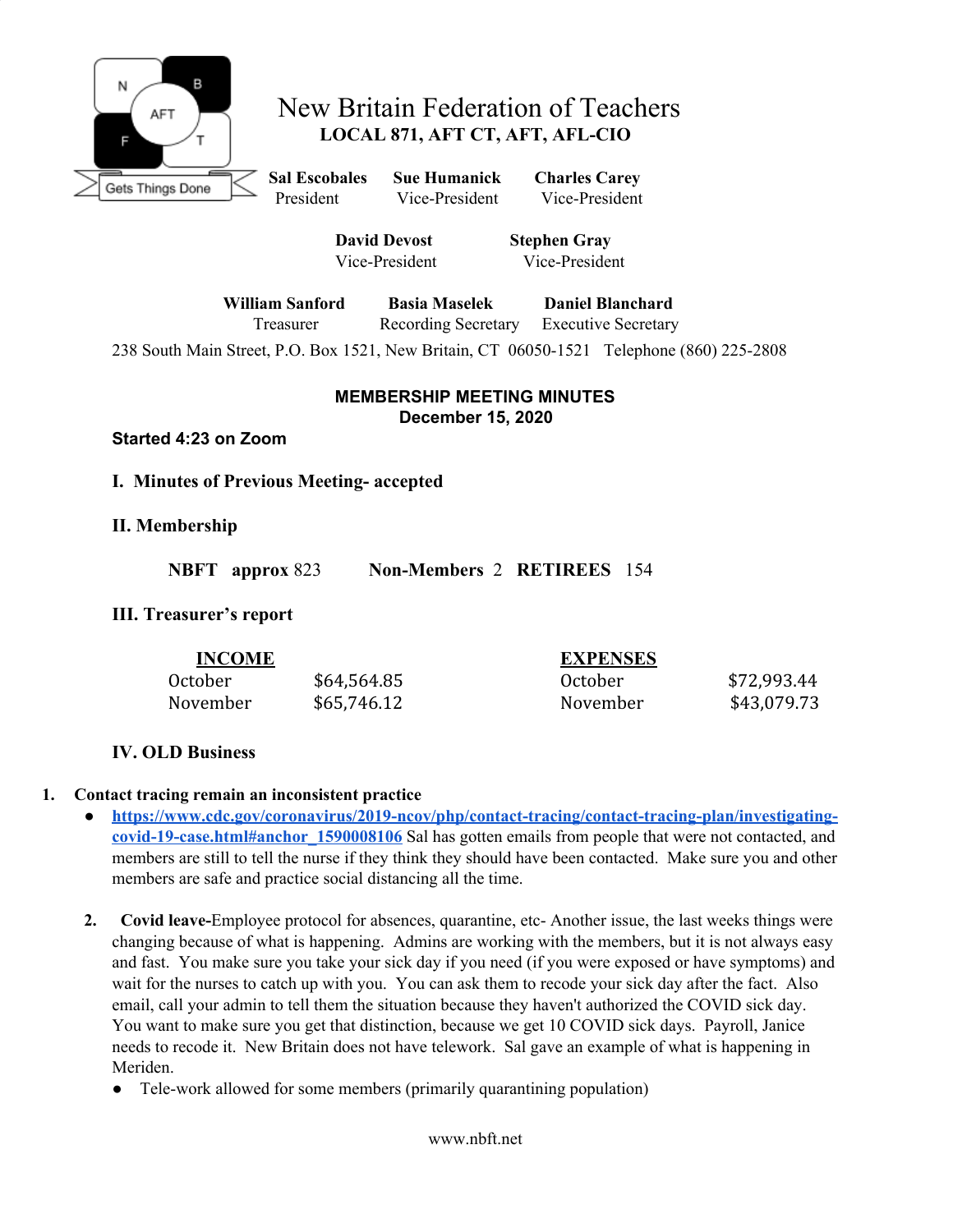• Tele-work may be a possibility for those who are asymptomatic

Snowday? what should you do if you have to take care of your children? Sal suggested taking a personal day then. There is no language contractually or a MOU for this. Sal gave some suggestions, but also heard that Nancy is supposed to send out a communication to teachers.

#### **V. NEW Business**

**1. Current Covid conditions-** MANY members have asked why are we not closed. Sal has received many emails with this question. Sal has heard a lot because he is on the state AFT board. There is an increase in numbers, and has sent out 2 emails to members. Members are very nervous because of the numbers. Sal said there is no number the state looks at to shut down the state and/or schools. Sal explained what the state is reporting with numbers and the data shows that students are not spreading the virus. Sal warned that the asymptomatic transmission is unknown and we should be cautious, and we do not know because we can't test everyone in the buildings. Sal took questions from members. Mike Blanker asked about teachers working remotely when there are no students in the building. Sal will try to do a survey to poll members, but Nancy has stated that she is waiting to make a decision on teachers. Ms. Khosla asked about students coming in 4 days a week and what was the rule. Sal said it is happening for SPED, ELL, and others. Sal said if there are space concerns have an LLM and bring it up with the administration. Question about teachers who have already used COVID days early on, Sal said that HR will work with you so if you need to take more, they will work with members.

#### 2. **Acquisition of property with office space, and rental space in New Britain**

- Union financial holding are compounding at an accelerated rate (combined accounts are in the range of 100k plus
- Advice of accounting firm was to consider putting liquidity into a property
- Union should not hold onto large amount of liquidity, as tax auditing can become an issue (case in point Children's endowment/enrichment fund fund)

Sal explained the situation to the members about our investment money that is getting to be too much! We as a Union are not supposed to have large amounts of liquidity in bank accounts. Sal spoke with the state AFT treasurer and president, lawyer, and auditor. The purchase of property has been spoken about for multiple years. Sal began to look at some properties in New Britain. Sal said that now as a Union we need to decide whether or not to buy a property. Sal explained what the money can be used for, union operations. Cliff Parker made a motion for E-board to investigate/explore properties to bring to the membership, Jerilyn Flyk Seconded, some discussion, passed. Sal will come back to the membership with a property to present, along with the math.

- 3. **Children's Enrichment Fund Sign up-**Please continue to sign up for the CEF, it is a fund by us for us. Sal explained how the fund works, and we need members to sign up.
- **4. Grievances**--District class action 4.3b 10 minutes before and 10 minutes after…, advice from two additional law firms (one of which we may retain for negotiations), plus our AFT law firm is to drop it and avoid registering a loss at arbitration. Sal stated that we have kept it for now to keep pressure on the district. We will bring this up in the negotiations in the summer and drop the grievance now. There are still some grievances, one from last year. Motion made by Cliff Parker to drop the grievance and continue the discussion in negotiations. Seconded by Brenda Ballard, passed.